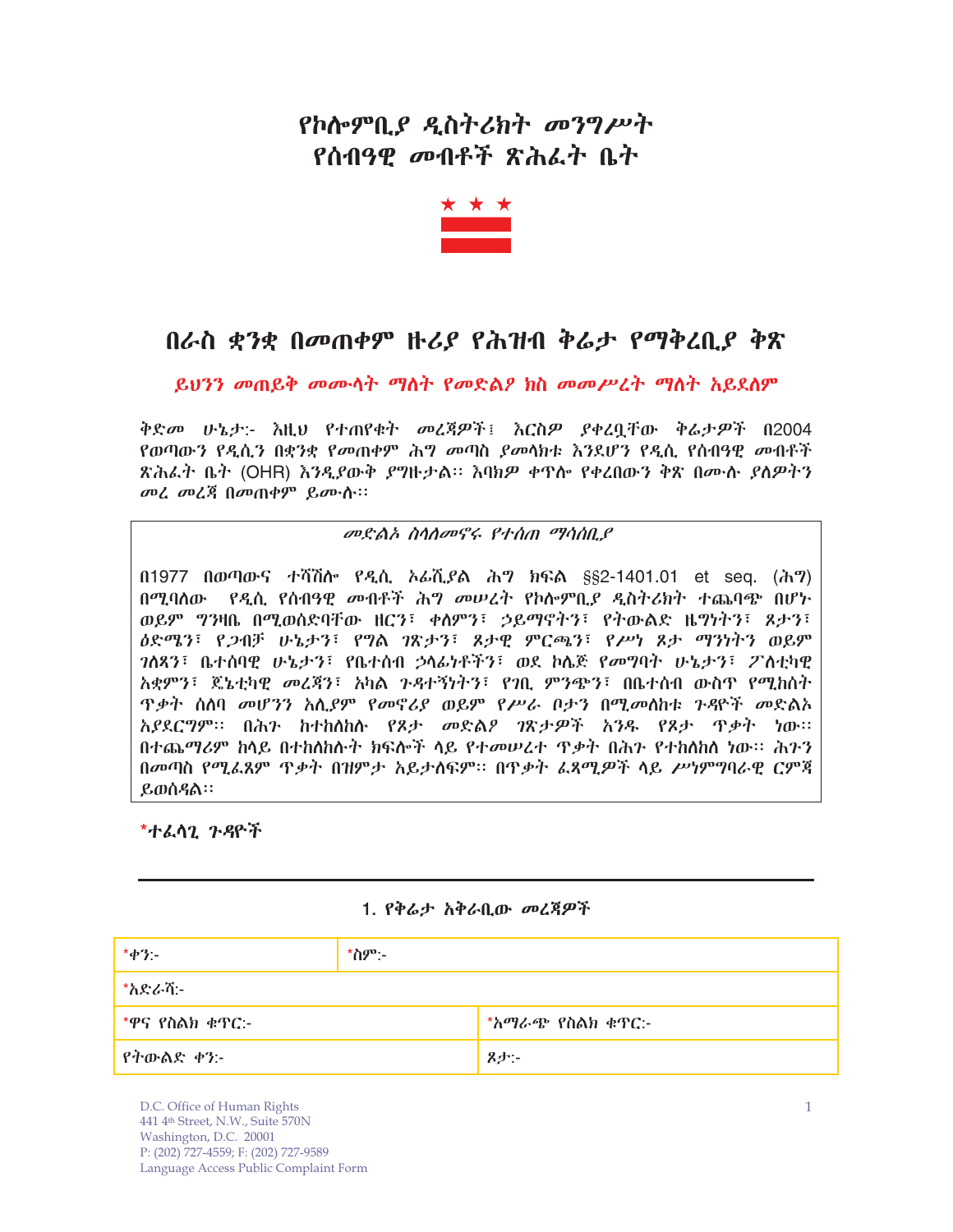| *የኢሜይል አድራሽ:-                  |                     |  |
|--------------------------------|---------------------|--|
| *የተውልድ <i>አገ</i> ር:-           |                     |  |
| *በምን ዓይነት ቋንቋ መግባባት ይሻሉ?       |                     |  |
| *እርስዎ ካልተገኙ ግንኙነት የሚደረግስት ሰው:- |                     |  |
| *አድራሻ፦                         |                     |  |
| $*$ ዋና የስልክ ቁጥር:-              | $*$ አማራጭ የስልክ ቁጥር:- |  |

#### 2. የተጠሪው *መ*ረጃዎች

| * ቅሬታ የቀረበበት የዲሲ መንግሥት ኤጀንሲ/ዲፓርትመንት:-                     |
|-----------------------------------------------------------|
| *አድራሻ፦                                                    |
| *ስልክ:-                                                    |
| *የድርጅቱ አድራሻ፦                                              |
| *ስተጠቀሰው ድርጅት የገንዘብ አቅርቦት የሚያደርገው የዲሲ መንግሥት ኤጀንሲ/ዲፓርትመንት:- |

3.

| *የክስተቱ ቀን:-                                                               |
|---------------------------------------------------------------------------|
| *የቀሬታው ባህሪ:-                                                              |
| <mark>የኤጀንሲው ሥራተኞች በእርስዎ ቋንቋ እንዛ አስማድረግ</mark><br>የተተረጎሙ ማቴሪያሎች አሰመኖር     |
|                                                                           |
| *እንዛ <i>ያ</i> ደረ <i>ገ</i> ለዎት የኤጀንሲ ሥራተኛ ስም:-                             |
| አሳስታወቅኩም<br>*ስስ ቋንቋ ምርጫዎ ስኤጀንሲው ሠራተኞች አስታውቀዋል?<br>አዎ                      |
|                                                                           |
| $\parallel$ አዎ<br>*ከተገናኙት ኤጀንሲ ማናቸውንም የተተረጎሙ ማቴሪያሎች ጠይቀው ነበር?<br>አልጠየቅኩም  |
| *አዎ ካሉ፤ የጠየቁት(ቋቸው) ሠነድ(ዶች) የትኛው(ኞቹ) ነበር(ሩ)?                               |
|                                                                           |
| አልተተረ <i>ነ</i> ሙም<br>*ሥነዶቹ በእርስዎ ቋንቋ ተተርጉመው ነበር?<br> አዎ                   |
| *ይሀን ጉዳይ ከኤጀንሲው <i>ጋ</i> ር በመሆን ስመፍታት ሞክረዋል?  ይህ ከሆነ፤ እባክዎ የሚከተሱትን ይግስጹ:- |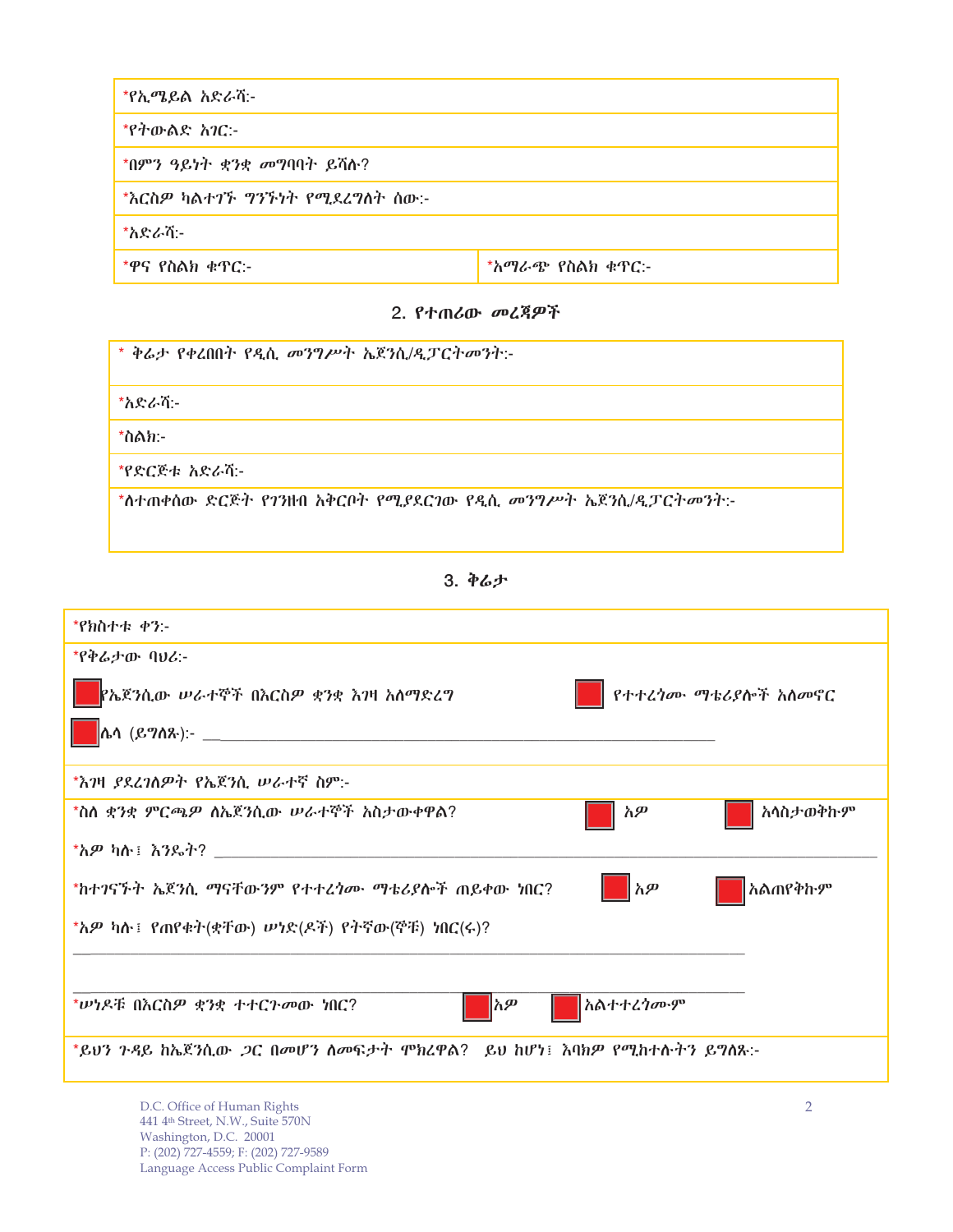\*ያነ*ጋገ*ሩት ግስሰብ ስም:- \_

\*እባክዎ ስሙ ከላይ የተጠቀሰው ኤጀንሲ/ዲፓርትመንት/ድርጅት የነበረበትን ችግር ባህሪ በዝርዝር የግለጹ:-

 $(\rho$ ታ ካነሰዎ ተጨማሪ ወረቀት ይጠቀሙ)

እባክዎ ይህን ቅጽ ስመሙሳት እንዛ ያደረገልዎን ግስስብ እና/ወይም ድርጅት ስም ይግስጹ (ካስ):-

*ግንኙነት የሚያ*ደርገው ሰው/የ*ሥራ መ*ደብ:-

የቀን ክፍስ ጊዜ ስልክ ቁጥር:-

D.C. Office of Human Rights 441 4th Street, N.W., Suite 570N Washington, D.C. 20001 P: (202) 727-4559; F: (202) 727-9589 Language Access Public Complaint Form